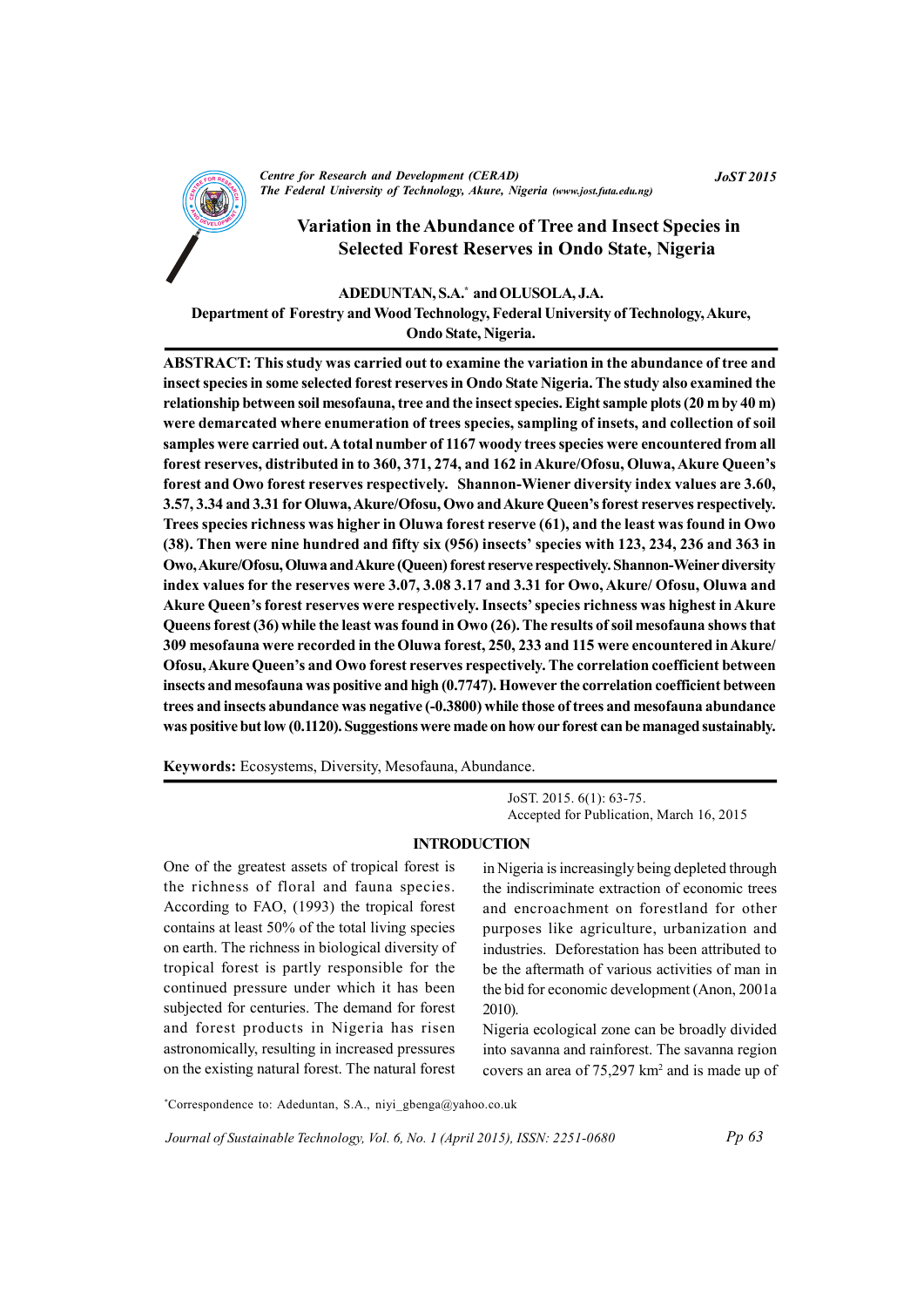Sudan, Sahel, Guinea and Derived savanna. The rainforest which accounts for only 2% of the country's forest area is located in the southern part of the country and it is composed of humid lowland forest, fresh water swamp and mangrove forest (Adeduntan, 2009). Each of these ecological zones has its own peculiarities and supports a wide range of plant and animals species. But the tropical rainforest has been the richest in abundance and diversity of plant and animal species. The occurrence of soil arthropods this zone outnumbers the arthropods of all other compartments of many biomes (Badejo and Ola-Adams, 2000).

Out of all the forests and forest reserves in Nigeria that remained relatively undisturbed until the 1980s, significant portions of these remaining forest and forest reserve ecosystems have been lost in the last two decades. As these natural forest ecosystems disappear, so do many of the goods and services, like timber, fuel wood, watershed, charcoal, pharmaceuticals, erosion control and prevention, soil stabilization, food, fruits and nuts, e.t.c, which they provide are disappearing. According to FAO (1997), Nigeria's total forest area in 1990 stood at 14.387,000

### **Study Area**

This study was carried out in Ondo State Nigeria. The State lies between latitudes 5°45' and 7°52'N and longitudes 4°20' and 6°05'E. Ondo State is bounded on the east by Edo and Delta States, on the west by Ogun and Osun States, on the north by Ekiti and Kogi States and to the south by the Bight of Benin and the Atlantic Ocean. The following are the study sites; Akure-Ofosu forest reserve. Akure Queens forest. Owo forest reserve and Oluwa forest reserve and all lies within rainforest zone of Ondo State, Stratified random sampling was adopted to select four forest reserves in Ondo State, Nigeria. The State is one of the most forested states in Nigeria. with 16.4% of the total area demarcated as forest reserves (Omoluabi et al., 1990). The State has hectares. But in 1995, it stood at  $13,780,000$ hectares with a total change,  $1990 - 1995$ , of -607,000 hectares at an annual change of -121,000 hectares (i.e.  $-0.9\%$ ). Adedoyin, (1995) describes the current situation as deplorable. The rate of forest degradation is increasing all over the world due to the rapid increase human population thereby resulted into community expansion. Therefore, this development lead to exploitation of the biological plants in our ecosystems as well as some of the beneficial insects that is present in our environment. Also, this effects resulted into which causes many of the plants species, and insect species to go into extinction while many are highly endangered, which could be attributed to the failure or weakness of current conservation measure or implementation failure as well as over exploitation of land within and outside reserves. It is therefore very important to examine the variation that exists in the abundance and variation of trees, insects and mesofaunna species in some selected forest reserves in Ondo State, Nigeria, to look at variation that exist among various forest reserves in the states.

# **METHODOLOGY**

forest reserves total area of 3,370 km<sup>2</sup> although 12% of the reserved area had been converted to government plantations by the early 1990s (Agbelusi 1994). The trees were dominated by broadleaved hardwood trees that form dense, layered stands. The mean annual temperature is about  $26^{\circ}$ C (minimum 19 °C and maximum 34 °C) and the rainy season lasts for 9 months annually, between March and November (about 2500 mm with bimodal rainfall pattern) while the dry seasons usually last for 3 months, between December and February. The climate of Ondo is humid tropical with seasonal variation. The mean annual rainfall is about 2000 mm with double maximum in the months of July and September and a short relatively dry period in August. December through to February constitutes the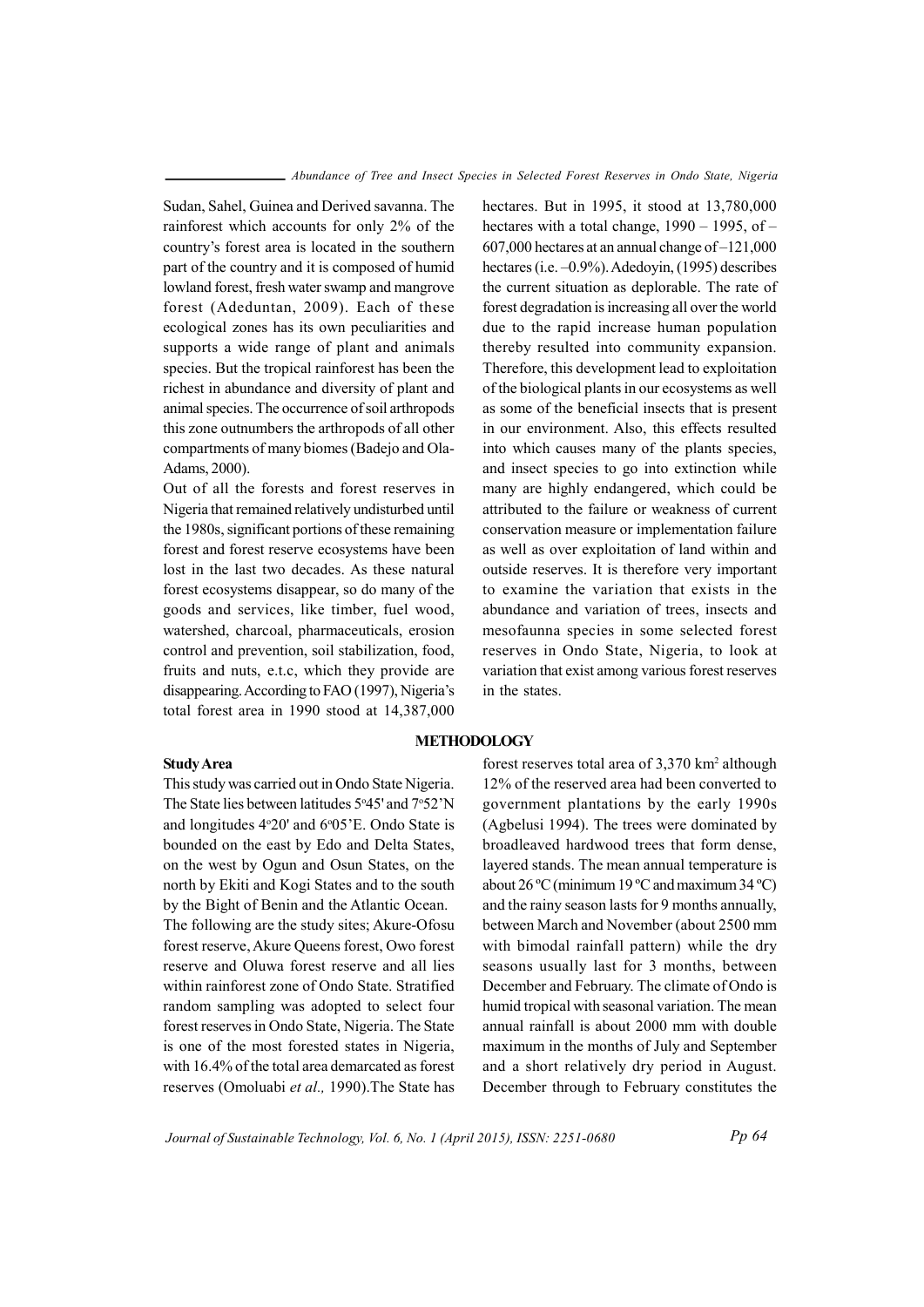major dry season while January and February are the driest months with each having less than 30 mm rainfall (Ola-Adams and Hill, 1987). The mean monthly relative humidity is about 70%. Ondo State has a temperature which a range from about 20.6 $\degree$ C to 33.5 $\degree$ C, with monthly mean temperature is about  $27^{\circ}$ C, a condition that is conducive to the development of tropical rainforest

The soils of Ondo State are predominantly ferruginous tropical soils and are typical of the variety found in the intensively weathered areas of basement complex formations in the rainforest zone of southwest in Nigeria (Onyekwelu et al., 2005). The soils of Ondo State were derived from the basement complex rocks which are mostly well drained, with a medium texture. The soils, classified as Ondo association, are of high agricultural value for both tree and arable crops. The swamp flats are characterized by swampy organic and flooded organic soils, while the major part consists of decomposed and partly decomposed organic matter; whereas areas affected by tide bear saline soils. The latter soils are mostly useless for agricultural practices.

#### **Data collection and Tree species Identification**

Eight sample plot of sizes  $20 \text{ m} X 40 \text{ m}$  were demarcated in each of the forest reserves where enumeration took place. Two transects lines of 1000 m in length parallel to each other with at a distance of 500 m between them were laid in each of the study sites and each transect has four plots to make a total of eight  $(8)$  samples plots in each of the study sites. The botanical name of every living tree encountered in the sample plots of each forest reserve with dbh greater or equal to 10 cm were identified and recorded. Where a tree botanical name is not known, such was identified by its common name. A tree that cannot be identified was referred to as unknown, and part of such tree (such as leaves, bark and flower) was collected for identification in the herbarium

#### **Insects Collection**

Insect collection was carried out within each of demarcated sample plots in each Forest Reserve and the sampling was targeted on free living insect herbivore foraging during the day time of the each selected forest reserves. These insects include leaf-chewing and sap sucking insects. Sampling of the insects was carried on daily basis for the period of one month, and during the collection all insects encountered were collected alive with hand and sweep net and were gently killed inside a bottle contain chloroform to preserve them. Sweep net was used for all flying in sect while hand picking was used for the entire crawling insects found on the ground and on the trees. Average of at least 30 minutes was spent at each collecting station (Adeduntan, 2007). All insects were classified into their family and orders. An insect Para Taxonomist was employed and field assistant was used for the recording on the field. The frequency was obtained to ascertain species abundance / richness and species evenness.

#### **Mesofaunna Isolation and Identification**

Collection of soil samples: The soil samples were collected at three different points diagonally in each plot and bulked. The bulked samples from each plot were taken to the laboratory to determine the soil mesofauna in each forest ecosystem.

The isolation of soil mesofauna was done in the laboratory using the flotation method. About 100 g of the bulked soil was placed in a Petri-dish and mixed with water (this helped in coagulation of the soil constituents so that the soil mesofauna can be viewed). The soil was then viewed under microscope to identify the various species and abundance of soil mesofauna present in the soil sample.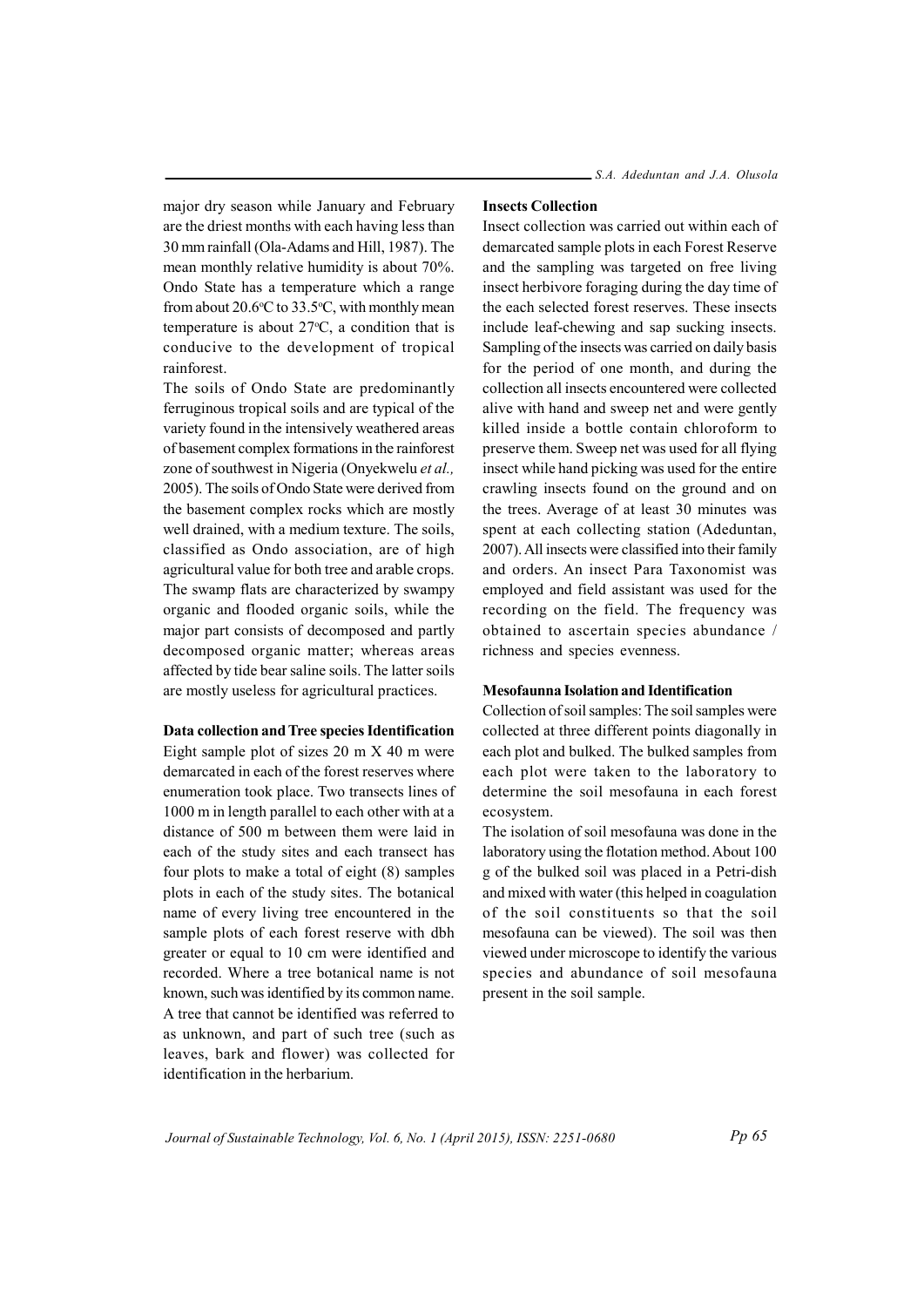#### Data Analysis

### Tree species Classification and Diversity **Indices**

All tree species that were encountered in each forest reserve were classified into families and their frequencies of occurrence were also obtained to ascertain species abundance richness and species evenness. The following biodiversity indices were used to obtain species richness and evenness in each of the selected forest reserves. They were also used as indices for comparing biodiversity among the different forest ecosystems.

 $(i)$ Species relative diversity (RD)  $(\%)$ : Species relative diversity refers to the number of individual of a given species divided by the total number of individual of all species. It is given by equation 1

$$
RD = \frac{n_i}{N} * 100
$$
 (eqn 1)

Where:

 $RD$  $=$  relative density of the species

 $=$  number of the individual of species i ni

N  $=$  total number of individual in the entire population.

#### **RESULTS AND DISCUSSION**

### Tree species diversity and abundance

One thousand, one hundred and sixty seven  $(1,167)$  individual trees were encountered in all the study sites. These were distributed into ninety-four (94) tree species falls into twentynine (29) families per hectare. Tables 1 and 2 show that, Oluwa forest reserve had the highest species abundance of three hundred and seventy-one (371) distributed within 59 species, followed by Akure-Ofosu with 360 stems in 58 species, and Akure (Queen) plot has two hundred and seventy four  $(274)$  in fifty  $(50)$ species. The least was recorded in Owo forest reserve with one hundred and sixty two (162) individual in thirty eight (38) species. The diversity values obtained for Oluwa forest  $(ii)$ Shannon – Wiener diversity index: This was used to calculate the ecosystem's diversity index which takes into account the species richness and abundance of each species in the different ecosystems (Kent and Coker, 1992). The equation that was used is:

$$
H^{1} = -\sum_{i=1}^{s} P i L n (Pi) \qquad (eqn 2)
$$

 $H<sup>1</sup>$  = Shannon diversity index

 $S =$  the total number of species in the habitat  $Pi =$  proportion S (species in the family) made up of the  $1<sup>th</sup>$  species

 $Ln = natural logarithm$ .

 $(iii)$ Species evenness (E) in each ecosystem was calculated by adopting Shannon's equitability index  $(E_n)$  of Kent and Coker (1992):

$$
E_H = \frac{\sum_{i=1}^{s} p_i \ln(p_i)}{\ln(S)} \qquad \text{(eqn 3)}
$$

reserve, Akure-Ofosu forest reserve, Owo forest reserve and Akure (Queen Plot), were 3.60, 3.57, 3.34, and 3.31, respectively.

In Oluwa forest reserve, *Diospyros spp* has the highest number of occurrence among all the fiftynine trees encountered with a relative frequency of 9.97% followed by Celtis zenkerii (7.01%) and Strombosia pustulata (7.01%), while Baphia sapida, Perpulchrum clanidoxa, Dracaena mannii, Erythroxylum mannii and Ficus goliath have the least frequency and relative frequency of 2.43 and  $0.27$ ; and  $0.27$  and  $0.27$  respectively. Diospyros spp has the highest value of occurrence in Akure-Ofosu forest reserve with thirty seven (37) individual. Some of the tree species encountered are as follows; Steculia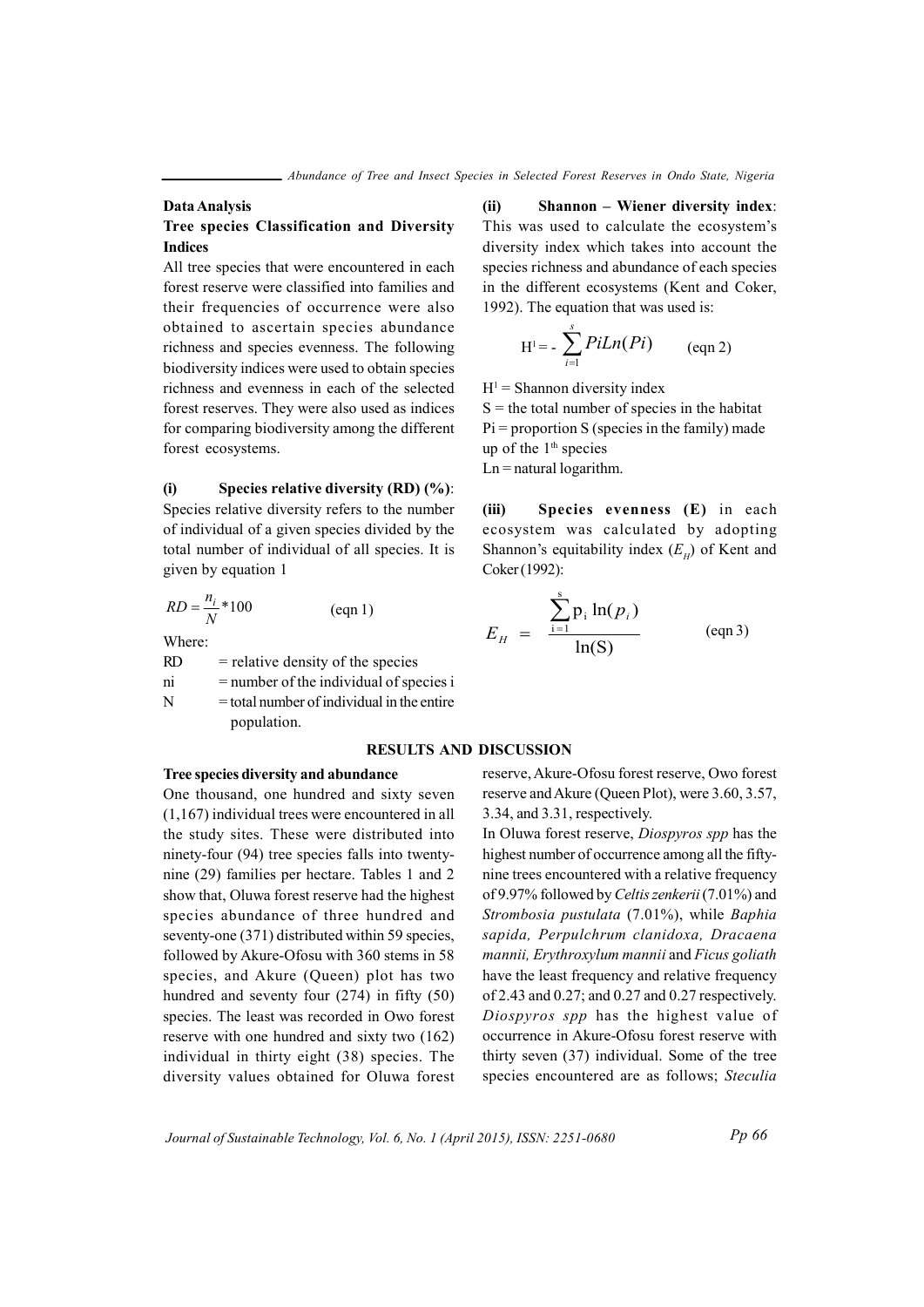| radie 1. 11 éé species urversity and relative adundance in the study<br><b>TREE SPECIES</b> | <b>FAMILY</b>     | Akure/Ofosu    |                          | Akure                    |                          | <b>DILCO</b>             | Owo forest                   | Oluwa                    |                |
|---------------------------------------------------------------------------------------------|-------------------|----------------|--------------------------|--------------------------|--------------------------|--------------------------|------------------------------|--------------------------|----------------|
|                                                                                             |                   |                | forest reserve           |                          | queen's forest           |                          | reserve                      | forest reserve           |                |
|                                                                                             |                   | Freq.          | R.Freq.                  | Freq.                    | R.Freq.                  | Freq.                    | R.Freq.                      | Freq.                    | R.Freq.        |
|                                                                                             |                   | (Ha)           |                          | (Ha)                     |                          | (Ha)                     |                              | (Ha)                     |                |
| Afzelia africana                                                                            | Caesalpinioideae  | $\overline{a}$ | $\overline{a}$           | 1.56                     | 0.36                     | $\blacksquare$           | $\blacksquare$               | $\frac{1}{2}$            | ٠              |
| Albizia zygia                                                                               | Mimosoideae       | $\overline{a}$ | $\overline{\phantom{a}}$ | 3.13                     | 0.73                     | $\blacksquare$           | $\overline{\phantom{a}}$     | $\frac{1}{2}$            |                |
| Alstonia boonei                                                                             | Apocynaceae       | 1.56           | 0.28                     | 4.69                     | 1.09                     | $\overline{\phantom{a}}$ | $\overline{\phantom{a}}$     | 1.56                     | 0.27           |
| Baphia nitida                                                                               | Papilionoideae    | 14.1           | 2.5                      | ÷,                       | $\blacksquare$           | 9.38                     | 3.7                          | 14.1                     | 2.43           |
| Blighia sapida                                                                              | Sapindaceae       | 3.13           | 0.56                     | ÷,                       | $\blacksquare$           | ÷,                       | $\blacksquare$               | 3.13                     | 0.54           |
| Bombax bounopozense                                                                         | Bombaceae         | 1.56           | 0.28                     | 1.56                     | 0.36                     | ä,                       | $\blacksquare$               | 3.13                     | 0.54           |
| Bosqueia angolensis                                                                         | Moraceae          | 6.25           | 1.11                     | 6.25                     | 1.46                     | 3.13                     | 1.23                         | 4.69                     | 0.81           |
| Brachystegia eurycoma                                                                       | Caesalpinioideaee | 12.5           | 2.22                     | 10.9                     | 2.55                     |                          |                              | 12.5                     | 2.16           |
| Bridelia ferruginea                                                                         | Euphorbiaceae     | 10.9           | 1.94                     | 4.69                     | 1.09                     | 1.56                     | 0.62                         | 10.9                     | 1.89           |
| Buchholzia coriacea                                                                         | Violaceae         | 10.9           | 1.94                     | ÷,                       | $\mathbb{Z}^+$           | 4.69                     | 1.85                         | 20.3                     | 3.5            |
| Canarium schweinfurthii                                                                     | Burseraceae       | 4.69           | 0.83                     | 1.56                     | 0.36                     | 1.56                     | 0.62                         | 4.69                     | 0.81           |
| Ceiba pentandra                                                                             | Bombacaceae       | 1.56           | 0.28                     | 3.13                     | 0.73                     | 4.69                     | 1.85                         | 1.56                     | 0.27           |
| Celtis mildbraedii                                                                          | Ulmaceae          | 3.13           | 0.56                     | 3.13                     | 0.73                     |                          |                              | 3.13                     | 0.54           |
| Celtis zenkeri                                                                              | Ulmaceae          | 40.6           | 7.22                     | 42.2                     | 9.85                     | 14.1                     | 5.56                         | 40.6                     | 7.01           |
| Chrysophyllum albidum                                                                       | Sapotaceae        | 15.6           | 2.78                     | 14.1                     | 3.28                     | 1.56                     | 0.62                         | 14.1                     | 2.43           |
| Chrysophyllum                                                                               | Sapotaceae        |                | $\overline{a}$           | 3.13                     | 0.73                     | $\overline{a}$           | $\blacksquare$               | 1.56                     | 0.27           |
| perpulchrum                                                                                 |                   |                |                          |                          |                          |                          |                              |                          |                |
| Clanidoxa garbonensis                                                                       |                   | 1.56           | 0.28                     | ÷                        | $\overline{\phantom{a}}$ | ÷                        | $\blacksquare$               | 1.56                     | 0.27           |
| Cleistopholis patens                                                                        | Annonaceae        | 6.25           | 1.11                     | 1.56                     | 0.36                     | $\overline{\phantom{a}}$ | $\blacksquare$               | 6.25                     | 1.08           |
| Cola acauminata                                                                             | Sterculiaceae     | 21.9           | 3.89                     | 3.13                     | 0.73                     | 6.25                     | 2.47                         | 21.9                     | 3.77           |
| Cola gigantean                                                                              | Sterculiaceae     | 20.3           | 3.61                     | 18.8                     | 4.38                     | 29.7                     | 11.73                        | 20.3                     | 3.5            |
| Cola hipsida                                                                                | Sterculiaceae     | 3.13           | 0.56                     | 1.56                     | 0.36                     |                          |                              | 3.13                     | 0.54           |
| Cola millenii                                                                               | Sterculiaceae     | 4.69           | 0.83                     | 9.38                     | 2.19                     | 20.3                     | 8.02                         | 4.69                     | 0.81           |
| Cola nitida                                                                                 | Sterculiaceae     | 3.13           | 0.56                     | 3.13                     | 0.73                     | ÷,                       | $\blacksquare$               | 3.13                     | 0.54           |
| Cola spp                                                                                    | Sterculiaceae     | ÷              | L,                       | 1.56                     | 0.36                     | $\blacksquare$           | $\blacksquare$               | $\overline{\phantom{a}}$ | $\blacksquare$ |
| Cordia millenii                                                                             | Bignonaceae       | 4.69           | 0.83                     | 1.56                     | 0.36                     | $\blacksquare$           | $\blacksquare$               | 4.69                     | 0.81           |
| Desplatsia dewevrei                                                                         | Tiliaceae         | 3.13           | 0.56                     | 6.25                     | 1.46                     | 7.81                     | 3.09                         | 3.13                     | 0.54           |
| Diospyros crassiflora                                                                       | Ebenaceae         | 6.25           | 1.11                     | ÷,                       | $\blacksquare$           | $\blacksquare$           | $\blacksquare$               | 6.25                     | 1.08           |
| Diospyros dendo                                                                             | Ebenaceae         |                | Ĭ.                       | $\overline{\phantom{a}}$ | $\overline{\phantom{a}}$ | 4.69                     | 1.85                         |                          |                |
| Diospyros spp                                                                               | Ebenaceae         | 57.8           | 10.28                    | 1.56                     | 0.36                     | 7.81                     | 3.09                         | 57.8                     | 9.97           |
| Discoglypremna                                                                              | Euphorbiaceae     | 7.81           | 1.39                     | Ĭ.                       | ÷,                       | 7.81                     | 3.09                         | 7.81                     | 1.35           |
| caloneura                                                                                   |                   |                |                          |                          |                          |                          |                              |                          |                |
| Dracaena mannii                                                                             | Agavaceae         | 1.56           | 0.28                     |                          |                          |                          |                              | 1.56                     | 0.27           |
| Drypetes floribunda                                                                         | Euphorbiaceae     | 1.56           | 0.28                     | ÷,                       | ä,                       | ä,                       | $\overline{\phantom{a}}$     | 1.56                     | 0.27           |
| Drypetes spp                                                                                | Euphorbiaceae     |                | -                        | 4.69                     | 1.09                     | 6.25                     | 2.47                         |                          | -              |
| Ekan aja                                                                                    |                   |                |                          | 1.56                     | 0.36                     | -                        | $\qquad \qquad \blacksquare$ |                          |                |
| Enantia chlorantha                                                                          | Annonaceae        |                | $\overline{\phantom{a}}$ | 1.56                     | 0.36                     | -                        | $\overline{\phantom{a}}$     | $\overline{\phantom{a}}$ |                |
| Entandrophragma<br>angolense                                                                | Meliaceae         | 3.13           | 0.56                     | 9.38                     | 2.19                     | ٠                        | $\overline{\phantom{a}}$     | 3.13                     | 0.54           |
| Erythrophleum africanum                                                                     | Mimosoideae       | 1.56           | 0.28                     | ÷                        | $\overline{\phantom{a}}$ | 3.13                     | 1.23                         | 1.56                     | 0.27           |
| Erythroxylum mannii                                                                         | Erythroxylaceae   | 1.56           | 0.28                     | 3.13                     | 0.73                     | $\blacksquare$           | $\overline{\phantom{a}}$     | 1.56                     | 0.27           |
| Euphorbia deightonii                                                                        | Euphorbiaceae     | -              | ÷                        | 3.13                     | 0.73                     | $\overline{\phantom{a}}$ | $\overline{\phantom{a}}$     | $\overline{\phantom{a}}$ | -              |
| Fagara macrophylla                                                                          | Rutaceae          | 7.81           | 1.39                     | ÷                        | $\blacksquare$           | 4.69                     | 1.85                         | 7.81                     | 1.35           |

| Table 1: Tree species diversity and relative abundance in the study sites |  |
|---------------------------------------------------------------------------|--|
|---------------------------------------------------------------------------|--|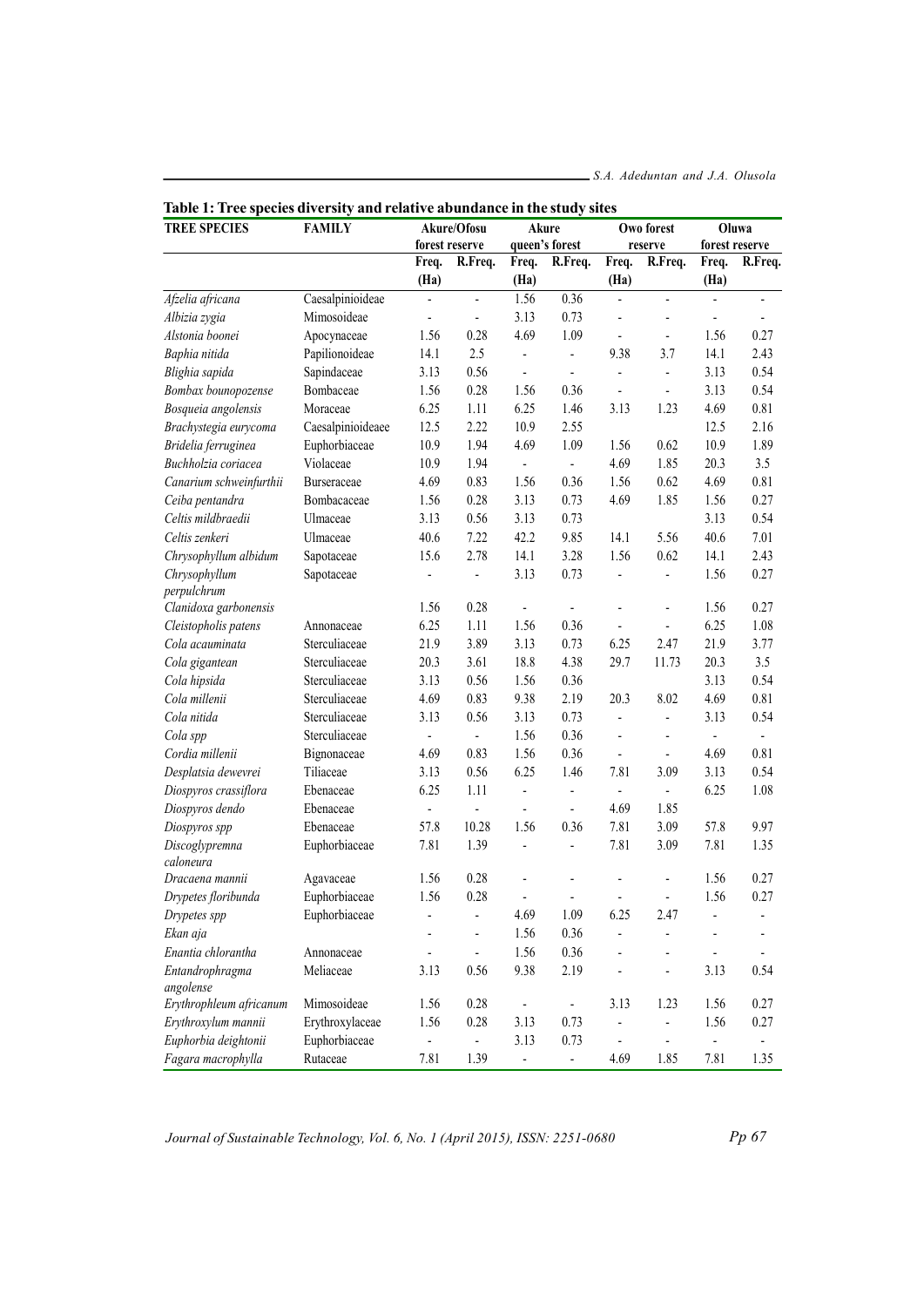| Ficus goliath             | Moraceae         | 1.56                     | 0.28           | $\overline{a}$           | ÷.                       | 4.69                     | 1.85           | 1.56                     | 0.27                     |
|---------------------------|------------------|--------------------------|----------------|--------------------------|--------------------------|--------------------------|----------------|--------------------------|--------------------------|
| Funtumia elastica         | Apocynaceae      | 15.6                     | 2.78           | 18.8                     | 4.38                     | 3.13                     | 1.23           | 15.6                     | 2.7                      |
| Hannoa klaineana          | Simaroubaceae    | $\overline{\phantom{a}}$ | $\frac{1}{2}$  | 6.25                     | 1.46                     | $\overline{\phantom{a}}$ | $\overline{a}$ | $\overline{\phantom{a}}$ | $\overline{\phantom{a}}$ |
| Holoptelea grandis        | Moraceae         | 4.69                     | 0.83           | $\overline{\phantom{a}}$ | $\overline{a}$           | 3.13                     | 1.23           | 4.69                     | 0.81                     |
| Hunteria umbellata        | Apocynaceae      | 14.1                     | 2.5            | ÷,                       | $\overline{a}$           | 3.13                     | 1.23           | 14.1                     | 2.43                     |
| Khaya grandifoliola       | Meliaceae        | 4.69                     | 0.83           | $\overline{\phantom{a}}$ | $\overline{\phantom{a}}$ | $\overline{a}$           | $\overline{a}$ | 4.69                     | 0.81                     |
| Lovoa trichilioides       | Meliaceae        | 3.13                     | 0.56           | $\overline{\phantom{a}}$ | ä,                       | 4.69                     | 1.85           | 3.13                     | 0.54                     |
| Mansonia altissima        | Sterculiaceae    | 28.1                     | 5              | 50                       | 11.68                    | 3.13                     | 1.23           | 28.1                     | 4.85                     |
| Melicia regia             | Moraceae         | 3.13                     | 0.56           | ä,                       | ÷,                       | $\overline{a}$           | $\overline{a}$ | 3.13                     | 0.54                     |
| Mitragyna stipulosa       | Rubiaceae        | 1.56                     | 0.28           | 1.56                     | 0.36                     | $\overline{a}$           | $\overline{a}$ | 1.56                     | 0.27                     |
| Mussanga cecropiodes      | Moraceae         | 1.56                     | 0.28           | $\overline{a}$           | $\mathbf{r}$             | 4.69                     | 1.85           | 1.56                     | 0.27                     |
| Myrianthus arboreus       | Moraceae         | 14.1                     | 2.5            | 1.56                     | 0.36                     | 7.81                     | 3.09           | 14.1                     | 2.43                     |
| Napoleonaea imperialis    | Lecythidaceae    | 6.25                     | 1.11           | 6.25                     | 1.46                     | 1.56                     | 0.62           | 6.25                     | 1.08                     |
| Pachystela delevovi       | Sapotaceae       | 1.56                     | 0.28           | $\overline{\phantom{a}}$ | $\blacksquare$           |                          | $\overline{a}$ | 1.56                     | 0.27                     |
| Parinari robusta          | Chrysobalanaceae | $\overline{\phantom{a}}$ | $\overline{a}$ | 1.56                     | 0.36                     |                          | $\overline{a}$ | $\blacksquare$           | $\blacksquare$           |
| Pausinystalia johimbe     | Rubiaceae        | 10.9                     | 1.94           | 1.56                     | 0.36                     | 1.56                     | 0.62           | 10.9                     | 1.89                     |
| Pausinystalia macroceras  | Rubiaceae        | 1.56                     | 0.28           | $\overline{a}$           | $\overline{a}$           | ÷.                       | ä,             | 1.56                     | 0.27                     |
| Pentaclethra macrophylla  | Mimosoideae      | 3.13                     | 0.56           | ÷,                       | ٠                        | $\overline{\phantom{a}}$ | L,             | 3.13                     | 0.54                     |
| Phyllanthus discoideus    | Euphorbiaceae    | 6.25                     | 1.11           | $\overline{a}$           | ÷.                       | 4.69                     | 1.85           | 10.9                     | 1.89                     |
| Piptadeniastrum Africana  | Mimosoideae      | $\blacksquare$           | ÷,             | 1.56                     | 0.36                     | ä,                       | $\overline{a}$ |                          |                          |
| Pterocarpus angolensis    | Papilioniodeae   | 3.13                     | 0.56           | 25                       | 5.84                     |                          |                | 3.13                     | 0.54                     |
| Pterygota macrocarpa      | Sterculiaceae    | 4.69                     | 0.83           |                          |                          | 12.5                     | 4.94           | 4.69                     | 0.81                     |
| Pycnanthus angolensis     | Myristicaceae    | 20.3                     | 3.61           | 7.81                     | 1.82                     | 4.69                     | 1.85           | 20.3                     | 3.5                      |
| Rhizophora racemosa       | Rhizophoraceae   | $\overline{\phantom{a}}$ | ÷,             | 3.13                     | 0.73                     | ÷,                       | $\overline{a}$ | $\overline{\phantom{a}}$ | ä,                       |
| Ricinodendron heudelotii  | Euphorbiaceae    | 15.6                     | 2.78           | 10.9                     | 2.55                     | 9.38                     | 3.7            | 15.6                     | 2.7                      |
| Sterculia oblonga         | Sterculiaceae    | 7.81                     | 1.39           | 14.1                     | 3.28                     | 1.56                     | 0.62           | 7.81                     | 1.35                     |
| Sterculia rhinopetala     | Sterculiaceae    | 28.1                     | 5              | 26.6                     | 6.2                      | 3.13                     | 1.23           | 28.1                     | 4.85                     |
| Strombosia grandifolia    | Olacaceae        | $\blacksquare$           | $\overline{a}$ | 1.56                     | 0.36                     | -                        | $\overline{a}$ | $\overline{\phantom{a}}$ | $\blacksquare$           |
| Strombosia pustulata      | Olacaceae        | 40.6                     | 7.22           | 23.4                     | 5.47                     | 21.9                     | 8.64           | 40.6                     | 7.01                     |
| Terminalia superba        | Combretaceae     | 4.69                     | 0.83           | 10.9                     | 2.55                     | 4.69                     | 1.85           | 7.81                     | 1.35                     |
| Treculia africana         | Moraceae         | 7.81                     | 1.39           | 1.56                     | 0.36                     | ä,                       | $\overline{a}$ | 7.81                     | 1.35                     |
| Triplochiton scleronxylon | Sterculiaceae    | 23.4                     | 4.17           | 40.6                     | 9.49                     | 12.5                     | 4.94           | 23.4                     | 4.04                     |
| Unknown                   |                  |                          | ä,             | 1.56                     | 0.36                     | 1.56                     | 0.62           | $\sim$                   |                          |
| <b>Total Abundance</b>    |                  | 563                      | 100.00         | 428                      | 100.00                   | 253                      | 100.00         | 580                      | 100.00                   |

\_ Abundance of Tree and Insect Species in Selected Forest Reserves in Ondo State, Nigeria

# Table 2: Trees species diversity indices in the selected forest reserves

| Habitat          | <b>Species</b>  | $H1$ Diversity | Evenness (E) | Abundance (per |
|------------------|-----------------|----------------|--------------|----------------|
|                  | <b>Richness</b> | index          |              | hectare)       |
| Akure Ofosu      | 58              | 3.57           | 0.61         | 360            |
| Akure Queen plot | 50              | 3.31           | 0.59         | 274            |
| Owo              | 38              | 3.34           | 0.66         | 162            |
| Oluwa            | 59              | 3.60           | 0.61         | 371            |
| Total            | 205             | 13.82          | 2.47         |                |

 $H^{\prime}$  = Shannon Weiner diversity index.

# Table 3: ANOVA table for comparing variation in abundance of tree species with Forest Reserves

| Sources of               | Df | Sum of         | <b>Means</b> of | <b>F-Cal.</b> | F-Tab |
|--------------------------|----|----------------|-----------------|---------------|-------|
| variation                |    | <b>Squares</b> | <b>Squares</b>  |               |       |
| <b>Treatment</b> (Forest |    | 0.860          | 0.287           | 2.66          | 0.6   |
| reserves)                |    |                |                 |               |       |
| Error                    | 28 | 2.903          | 0.104           |               |       |
| Total                    |    | 3.763          |                 |               |       |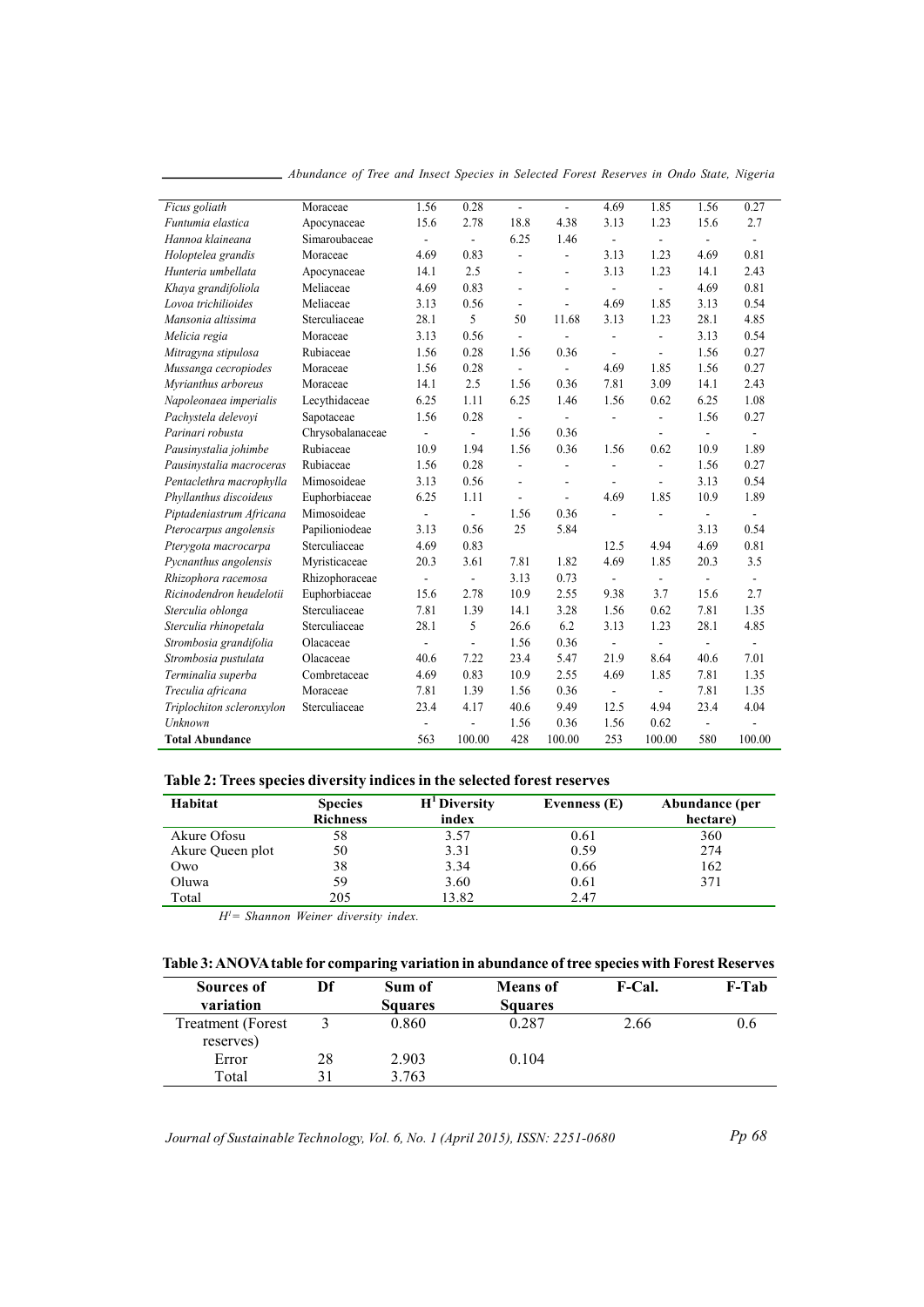| Table 4: Follow up of the influence of forest     |  |  |
|---------------------------------------------------|--|--|
| reserves on abundance of tree species encountered |  |  |

| <b>Sources of Variation</b> | <b>Means per hectare</b> |
|-----------------------------|--------------------------|
| Akure Queens Plot           | 360 <sup>a</sup>         |
| Oluwa Forest Reserve        | $274^{b}$                |
| Akure-Ofosu                 | $162^b$                  |
| Owo Forest Reserve          | $371^{\circ}$            |
|                             |                          |

Means that follow with the different alphabet are significantly different  $(P<0.05)$ 

rinopetala, Celtis zenkerii, Cola milenii, Steculia oblonga, Funtumia elastica, Mansonia altisima e.t.c. with the following frequencies; 28.1, 40.6, 4.69, 7.81, 1.56, 28.1 respectively.

In Akure-Queen forest, Mansonia altissma has the highest frequency  $(28.1)$ , this is followed by Celtis zenkerii, and Triplochiton scleroxylon with 40.16 and 23.4 respectively. But in Owo forest reserve, Cola gigantean has the highest number of occurrence (23.3) followed by Strombosia pustulata and Cola millenii with 40.6, and 4.69 **Bridelia** respectively ferruginea, Chrysophyllum perpulchrum, and Napoleoneae imperialis has one species each with least the relative frequency.

ANOVA table (Table 3) shows that there was significant difference ( $Pd''0.05$ ) between the tree species encountered in the four selected forest reserves. The follow up analysis shows that the tree species in Akure-Oueen forest is significantly higher than tree species in the other forest reserves. Tree species diversity was significantly (Pd" 0.05) lower in Owo forest reserve but there was no significant difference between Akure-Ofosu and Oluwa forest reserves diversity (Table 4).

### Insect herbivores diversity richness and abundance

Table 5 shows the diversity, richness and abundance of insects in the selected forest reserves. A total of 956 individual insects were

#### S.A. Adeduntan and J.A. Olusola

encountered in all the studied sites in 45 different species distributed within 18 families. Akure Queen's forest reserve has the highest abundance of 363 in 36 different species. Orthetrum chrysositigma species has the highest number of occurrence 51 species per hectare within this forest reserve with 9.09% relative frequency, 29.69 species per hectare were recorded in Oluwa forest reserve with 8.08% relative frequency and eight species in Owo forest reserve with 4.07% relative frequency. Orthetrum chrysositigma species was not present at all in Akure/Ofosu forest reserve. Some of the species that were present with high relative frequency are: Shinjonotus octofaciatus (8.82) %), Colias philodise (6.68%), Riticulitermes spp  $(6.61\%)$  and *Pantala flallescens*  $(5.79\%)$ . Oluwa forest reserve has the next highest abundance of 236 in 27 species. Orthetrum chrysositigma, and Anaphaesis aurota have the highest frequency within the forest reserves with 8.05% and 6.7% relative frequency respectively, some of the species encountered with high frequency and relative frequency in the reserve are Tomares nesimachus (23.44), Pantala flallescens (23.44), Oedipoa coerulans (20.31). But in Akure-Ofosu, 234 was recorded with 27 different species and the least was encountered in Owo forest reserve with 123 individual in 26 species (Table 5). The diversity of insects in the study sites follows this order; Akure (Queen's plot), Oluwa forest reserve, Akure-Ofosu forests and Owo forest reserve  $(3.31, 3.17, 3.08 \text{ and } 3.07)$  respectively  $(Table 6)$ .

The results of analysis of variance (Table 7) show that there were significant  $(P<0.05)$ differences in insects' species that was encountered in the selected four forest reserve. Also, result of follow up shows that there are no significant ( $P > 0.05$ ) difference between Akure-Ofosu and Oluwa forest reserve. However, there are significant ( $P < 0.05$ ) differences between the insect's species in Owo forest reserve and Akure Queen Plot (Table 8).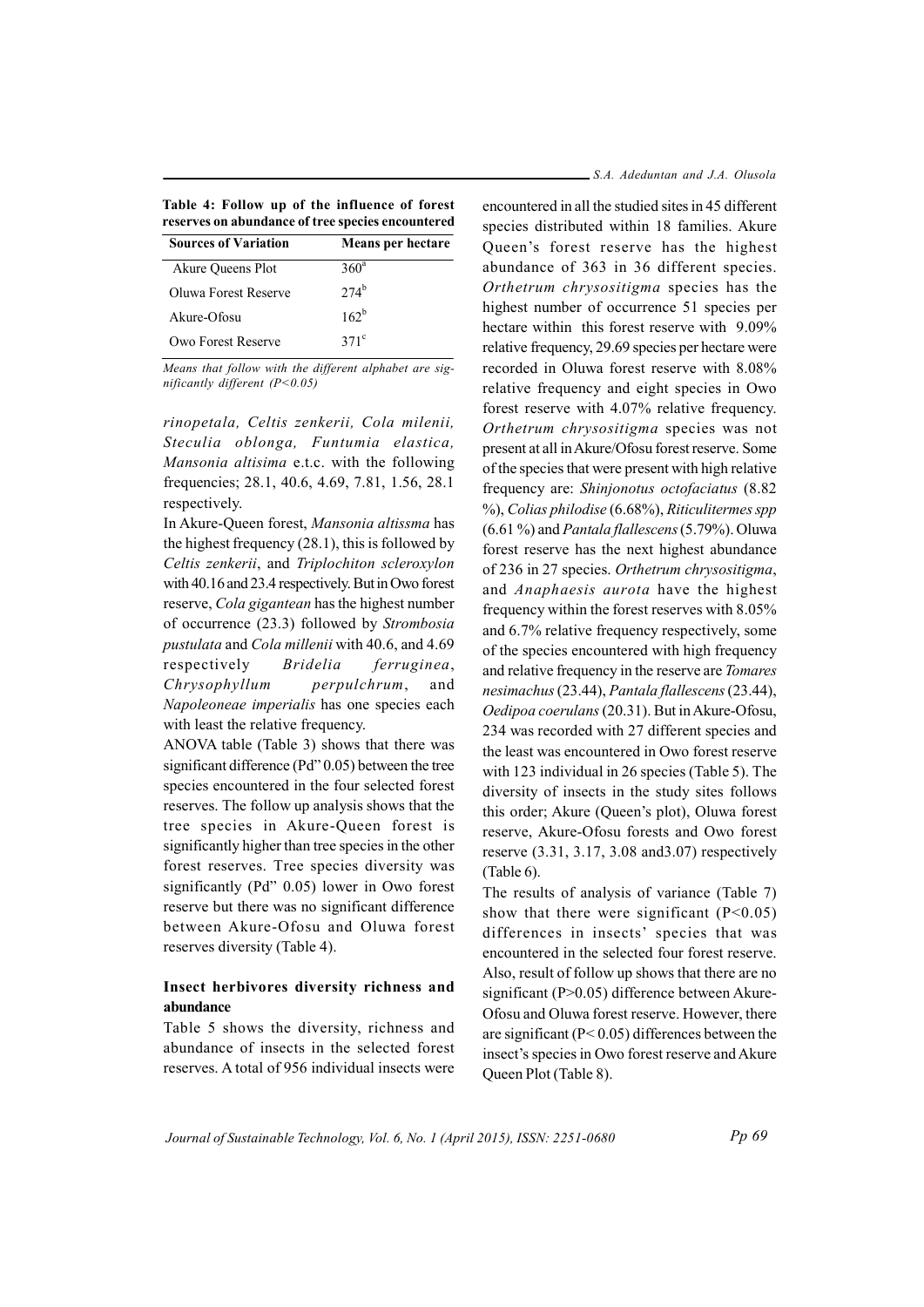| <b>INSECTS SPECIES</b>      | <b>FAMILY</b>   | <b>AKR-OFOSU</b>         |                          | <b>AKURE</b>             |                           | <b>OWO</b>                   |                          | <b>OLUWA</b>                 |                          |
|-----------------------------|-----------------|--------------------------|--------------------------|--------------------------|---------------------------|------------------------------|--------------------------|------------------------------|--------------------------|
|                             |                 | <b>FRT RS</b>            |                          | <b>FRT RS</b>            |                           | <b>FRT RS</b>                |                          | <b>FRT RS</b>                |                          |
|                             |                 | Freq.<br>(Ha)            | R.Freq.                  | Freq.<br>(Ha)            | R.Freq.                   | Freq.<br>(Ha)                | R.Freq.                  | Freq.<br>(Ha)                | R.Freq.                  |
| Alypia octomaculate         | Noctuideal      | 9.38                     | 2.56                     | $\overline{a}$           | $\overline{a}$            | $\overline{a}$               | $\overline{a}$           | $\overline{a}$               | $\overline{a}$           |
| Ameles heldreichi           | Mantisdes       | 1.56                     | 0.43                     | $\overline{\phantom{a}}$ | $\blacksquare$            | $\qquad \qquad \blacksquare$ | $\frac{1}{2}$            |                              | $\overline{a}$           |
| Ameles heldreichi           | Mantisdes       | $\overline{a}$           | $\omega$                 | 1.56                     | 0.28                      | 3.13                         | 1.63                     | L.                           | $\overline{a}$           |
| Anacridium aegyptium        | Orthoptera      | 6.25                     | 1.71                     | 1.56                     | 0.28                      | $\frac{1}{2}$                | $\overline{a}$           | Ĭ.                           | $\overline{a}$           |
| Anaphaeis aurota            | Pieridae        | 35.94                    | 9.83                     | 3.13                     | 0.55                      |                              |                          | 25.00                        | 6.78                     |
| Apis malilifera             | Apidae          |                          |                          | 3.13                     | 0.55                      | 4.69                         | 2.44                     | $\overline{a}$               | $\overline{a}$           |
| Aporia cratagei             | Pieridae        | 10.94                    | 2.99                     | 7.81                     | 1.38                      | $\frac{1}{2}$                | ÷,                       | $\overline{a}$               | $\overline{a}$           |
| Archan apollinus biellgus   | Papilionidea    | 10.94                    | 2.99                     | ÷.                       | $\mathcal{L}^{\pm}$       | $\overline{a}$               |                          | L,                           |                          |
| Aychispirostreptus syriacus | Diptopoda       | 1.56                     | 0.43                     | 3.13                     | 0.55                      | $\overline{a}$               | ÷,                       | Ĭ.                           |                          |
| Brachythemis leucosticta    | Odonata         | 31.25                    | 8.55                     | 17.2                     | 3.03                      | 1.56                         | 0.81                     | 15.63                        | 4.24                     |
| Camponotus                  |                 |                          |                          |                          |                           |                              |                          |                              |                          |
| pennsyuanicus               | Forchicidae     | 20.31                    | 5.56                     | 12.5                     | 2.2                       | 7.81                         | 4.07                     | 7.81                         | 2.12                     |
| Catopsilla florella         | Pieridae        | 9.38                     | 2.56                     | 23.4                     | 4.13                      | 9.38                         | 4.88                     | 12.50                        | 3.39                     |
| Chrysonga abliceps          | Diptera         | 18.75                    | 5.13                     | 17.2                     | 3.03                      | 12.5                         | 6.5                      | 15.63                        | 4.24                     |
| Chrysotoxum sp              | Diptera         | 7.81                     | 2.14                     | 9.38                     | 1.65                      | $\frac{1}{2}$                | $\blacksquare$           | $\overline{a}$               | $\overline{\phantom{a}}$ |
| Colias philodise            | Pieridae        | 9.38                     | 2.56                     | 39.1                     | 6.89                      | 9.38                         | 4.88                     | 14.06                        | 3.81                     |
| Colotis phisadia phsadia    | Pieridae        | 4.69                     | 1.28                     | 23.4                     | 4.13                      | 4.69                         | 2.44                     | 9.38                         | 2.54                     |
| Episyron quinquenotatus     | Pompilidae      | $\overline{\phantom{a}}$ | $\blacksquare$           | 15.6                     | 2.75                      | 9.38                         | 4.88                     | $\qquad \qquad \blacksquare$ | $\overline{a}$           |
| Gryllus pennsyluanicus      | Gryllidae       | 17.19                    | 4.70                     | 10.9                     | 1.93                      | 3.13                         | 1.63                     | $\overline{a}$               | $\overline{a}$           |
| Hippanchia fatua sidiaea    | Satyridae       | 4.69                     | 1.28                     | 12.5                     | 2.2                       | 4.69                         | 2.44                     | 6.25                         | 1.69                     |
| Hyalophora cecropia         | Saturmudea      | 12.50                    | 3.42                     | 7.81                     | 1.38                      |                              |                          | 12.50                        | 3.39                     |
| Ischnura elegans ebneri     | Odonata         | 31.25                    | 8.55                     | 17.2                     | 3.03                      | 6.25                         | 3.25                     | 18.75                        | 5.08                     |
| Lesiominate orientalis      | Satyridae       | 4.69                     | 1.28                     | 17.2                     | 3.03                      |                              |                          | 17.19                        | 4.66                     |
| Lucilia sericata            | Diptera         | 6.25                     | 1.71                     | 10.9                     | 1.93                      | 6.25                         | 3.25                     | 14.06                        | 3.81                     |
| Lycaena thorsamon           |                 |                          |                          |                          |                           |                              |                          |                              |                          |
| oniphate                    | Lycanidea       | 15.63                    | 4.27                     | 7.81                     | 1.38                      | 7.81                         | 4.07                     | $\overline{a}$               | $\blacksquare$           |
| Madais fausta fausta        | Pieridae        | 17.19                    | 4.70                     | 4.69                     | 0.83                      | 1.56                         | 0.81                     | 14.06                        | 3.81                     |
| Maniola tulmassia           | Satyridae       | 12.50                    | 3.42                     | 14.1                     | 2.48                      | 4.69                         | 2.44                     | 14.06                        | 3.81                     |
| Mantis religiosa            | Mantisdes       | $\overline{a}$           | $\overline{a}$           | L.                       | $\mathbb{Z}^{\mathbb{Z}}$ | 7.81                         | 4.07                     | 3.13                         | 0.85                     |
| Melanoplus sangninipes      | Acrididae       | ÷,                       | $\overline{\phantom{a}}$ | 14.1                     | 2.48                      | $\overline{\phantom{a}}$     | $\overline{\phantom{a}}$ | 4.69                         | 1.27                     |
| Oedipoa coerulans           | Orthoptera      | $\overline{a}$           | $\overline{a}$           | 21.9                     | 3.86                      | 7.81                         | 4.07                     | 20.31                        | 5.51                     |
| Oedipoa miniata             | Orthoptera      | $\overline{a}$           | $\overline{a}$           | 12.5                     | 2.2                       | 6.25                         | 3.25                     | 14.06                        | 3.81                     |
| Orthetrum chrysositigma     | Odonata         | $\overline{a}$           | $\overline{a}$           | 51.6                     | 9.09                      | 7.81                         | 4.07                     | 29.69                        | 8.05                     |
| Pantala flallescens         | Odonata         | $\overline{a}$           | $\overline{\phantom{a}}$ | 32.8                     | 5.79                      | 1.56                         | 0.81                     | 23.44                        | 6.36                     |
| Riticulitermes sp           | Phinotermitidea | $\overline{a}$           | $\overline{a}$           | 37.5                     | 6.61                      | $\frac{1}{2}$                | $\overline{a}$           | 10.94                        | 2.97                     |
| Sarcophagidea               | Diptera         | ÷,                       | $\overline{\phantom{a}}$ | 6.25                     | 1.1                       | $\frac{1}{2}$                | $\overline{\phantom{a}}$ | 4.69                         | 1.27                     |
| Sceliphron spirifore        | Hymenoptera     |                          | $\overline{\phantom{a}}$ | 18.8                     | 3.31                      | 10.9                         | 5.69                     | 3.13                         | 0.85                     |
| Shinjonotus octofasciatus   | Orthoptera      | 10.94                    | 2.99                     | 50                       | 8.82                      | 9.38                         | 4.88                     | 6.25                         | 1.69                     |
| Tomares nesimachus          | Lycanidea       | 18.75                    | 5.13                     | 23.4                     | 4.13                      | 18.8                         | 9.76                     | 23.44                        | 6.36                     |
| Zegris eupheme              | Pieridae        | 9.38                     | 2.56                     | 10.9                     | 1.93                      | 3.13                         | 1.63                     | 14.06                        | 3.81                     |
| Zizeena kasandra kasandra   | Lycanidea       | 26.56                    | 7.26                     | 6.25                     | 1.1                       | 21.9                         | 11.38                    | 14.06                        | 3.81                     |
|                             |                 | 365.63                   | 100.00                   | 567                      | 100                       | 192                          | 100                      | 368.75                       | 100.00                   |

# Table: 5 Insect species abundance in the forest reserves

# Table 6: Diversity indices of Insects Species in the forest reserves

| Habitat       | <b>Species Richness</b> | $H1$ Diversity | Evenness | Abundance per |
|---------------|-------------------------|----------------|----------|---------------|
|               |                         |                |          | hectare       |
| Akure-Ofosu   | 27                      | 3.08           | 0.56     | 234           |
| Akure (Queen) | 35                      | 3.31           | 0.56     | 363           |
| Owo           | 26                      | 3.07           | 0.64     | 123           |
| Oluwa         | 27                      | 3 1 7          | 0.58     | 236           |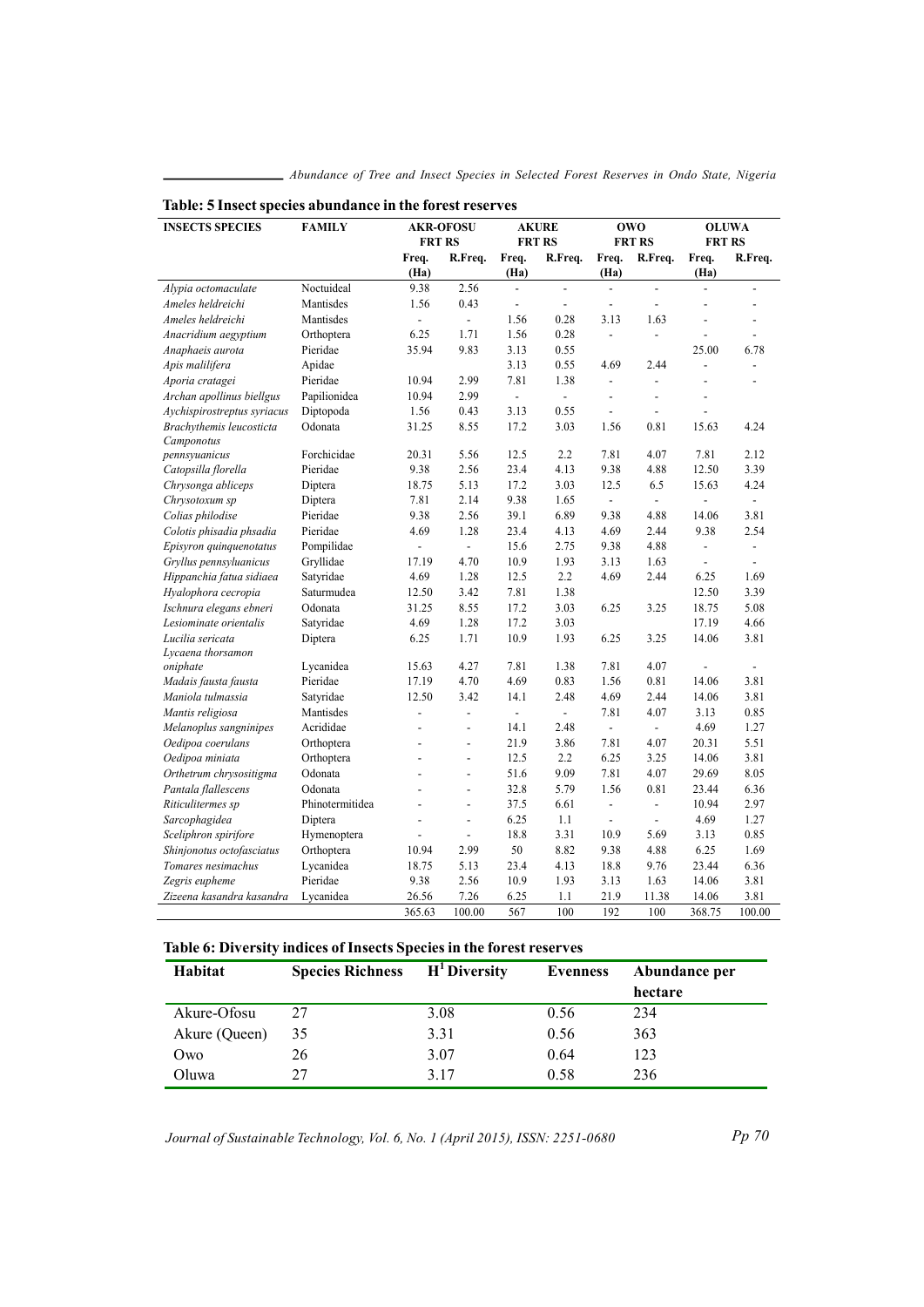| Sources of        | df | Sum of         | <b>Means</b> of | F Cal. | F Tab |
|-------------------|----|----------------|-----------------|--------|-------|
| variation         |    | <b>Squares</b> | <b>Square</b>   |        |       |
| Treatment         |    | 1.219          | 0.406           | 2.726  | 0.63  |
| (Forest reserves) |    |                |                 |        |       |
| Error             | 28 | 4.176          | 0.146           |        |       |
| Total             | 31 | 5.395          |                 |        |       |

Table: 7 ANOVA table for comparing variations in insect species abundance with forest reserves

Table: 8 Comparison of insect species abundance in the study area

| $234^a$          |
|------------------|
| 363 <sup>a</sup> |
| $123^b$          |
| $236^{\circ}$    |
|                  |

**Mesofauna Abundance, Diversity and Richness** The results of mesofauna diversity and abundance of the study sites are presented in Table 9. It was discovered that 907 individual mesofauna were extracted in all the sites under the study and distributed within 62 species. A total of 309 different species of soil mesofauna were recorded in Oluwa forest reserve with diversity value of  $(2.57)$  which is the highest value compared with other studied habitats. This was followed by Akure-Ofosu forest reserve with mesofauna abundance species of 250, with diversity value of 2.30 followed by Akure-Queen's forest reserve with 233 abundance and diversity value of 2.52 while the least was recorded at Owo forest reserve with abundance value of 115 and diversity of 2.30. Mesofauna diversity was significantly higher in Oluwa forest reserve and Akure (Queen's plot) forest reserves than the remaining forest reserve. The correlation coefficient between insects and mesofauna was positive and high  $(0.7747)$ . However the correlation coefficient between trees and insects abundance was negative (-0.3800) while that those of trees and mesofauna abundance was positive but lower  $(0.1120)$ respectively.

#### **DISCUSSIONS**

Diversity of tree species in the study area Species richness and distribution are the most important characteristics of tropical rainforest ecosystem. Regardless of plot size, the number of tree species is far greater in tropical rainforest than in any other forest community (Adekunle, 2006). However, The Nigeria rainforest ecosystem is dominated by members of Sterculiaceae (e.g. Cola spp., Sterculia spp.,) Ulmaceae (e.g. Celtis spp., Holoptelea grandis), Meliaceae (e.g. Entandrophragma spp., Khaya ivorensis) and species like Terminalia superba, Erythrophleum spp., and Brachystegia eurycoma (Richards 1939, Isichei 1995 and Were 2001), which is consistent with our findings (Table 1). Also our study revealed that members in the of families Apocynaceae (Funtumia elastic, Hunteria umbellate) and Euphorbiaceae (Bridelia spp., Drypetes spp., and Strombosia *pustulata*) are also important tree species composition of the study areas. The presence of different tree species of high quality across different forest reserves under the study site could be attributed to forest exploitation and degradation, due to richness of forest reserve. The results of our findings on species richness, which is one of the indices of biodiversity assessment, shows that Oluwa and Akure Queen's forest reserves had higher richness than Akure-Ofosu and Owo forest reserves. This indicated that species richness decreased as the intensity of forest degradation increases. The variation in species richness in Akure-Ofosu and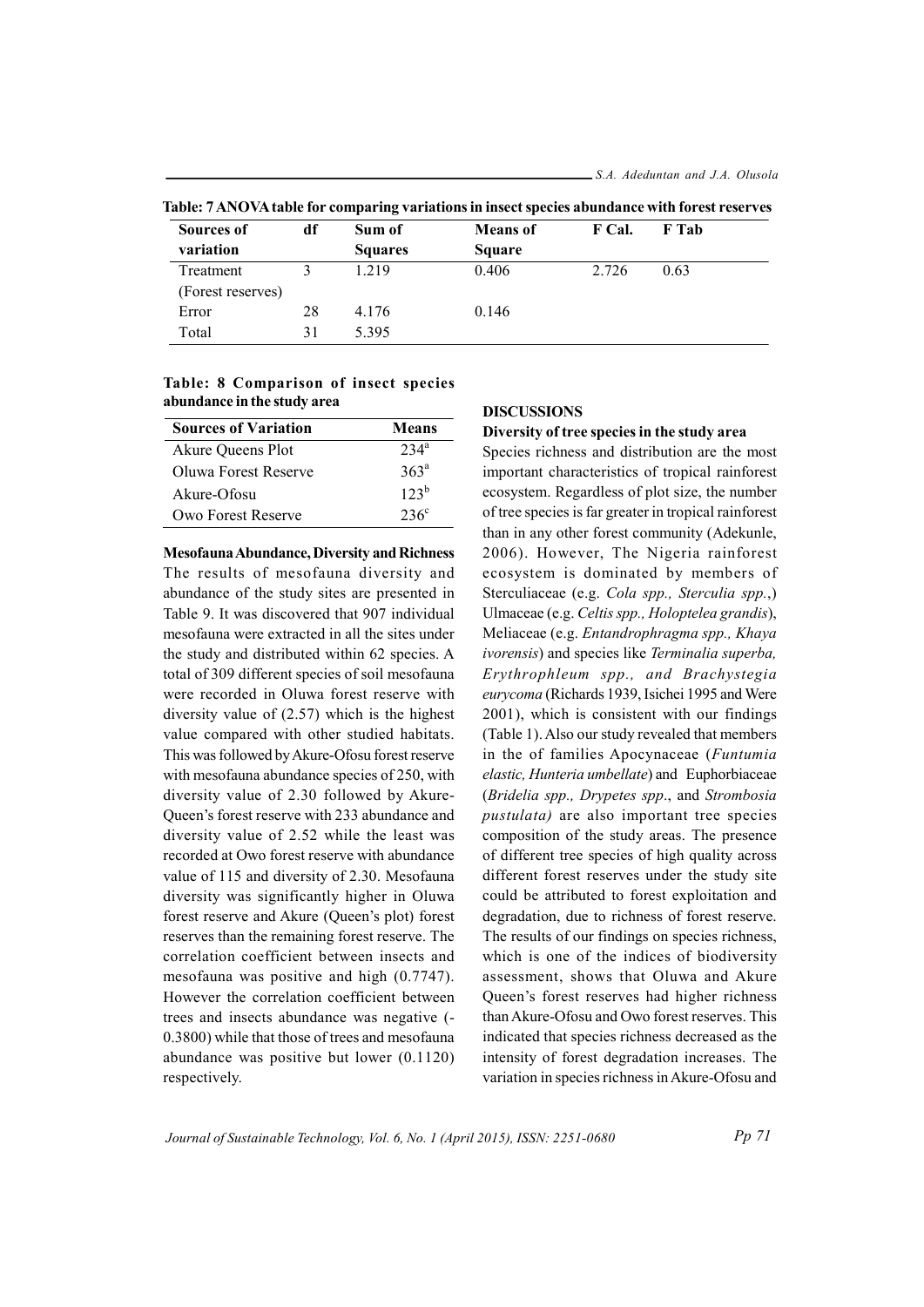| Table 9: Mesofauna abundance in the study area |                          |                  |                          |                              |                |                          |               |                |
|------------------------------------------------|--------------------------|------------------|--------------------------|------------------------------|----------------|--------------------------|---------------|----------------|
| <b>MESOFAUNA</b>                               |                          | <b>AKR-OFOSU</b> | <b>AKURE</b>             |                              | <b>OWO</b>     |                          | <b>OLUWA</b>  |                |
| <b>SPECIES</b>                                 | <b>FRT RS</b>            |                  | <b>FRT RS</b>            |                              | <b>FRT RS</b>  |                          | <b>FRT RS</b> |                |
|                                                | Freq.                    | R.Freq.          | Freq.                    | R.Freq.                      | Freq.          | R.Freq.                  | Freq.         | R.Freq.        |
|                                                | (Ha)                     |                  | (Ha)                     |                              | (Ha)           |                          | (Ha)          |                |
| Acrobeloides sp                                | 23.44                    | 6.00             | $\blacksquare$           | ÷.                           | 10.94          | 6.09                     | 34.38         | 7.12           |
| Allolobophora                                  |                          |                  |                          |                              |                |                          |               |                |
| trapezoides                                    | 9.38                     | 2.40             | $\overline{\phantom{a}}$ | $\qquad \qquad \blacksquare$ | 31.25          | 17.39                    | 9.38          | 1.94           |
| Alomeus marginata                              | $\overline{\phantom{a}}$ | $\overline{a}$   |                          |                              |                |                          | 7.81          | 1.62           |
| Aporrectoda caliginosa                         | $\sim$                   |                  |                          |                              |                |                          | 9.38          | 1.94           |
| Araneus diadematus                             | 59.38                    | 15.20            | 21.88                    | 6.42                         | 9.38           | 5.22                     | 14.06         | 2.91           |
| Caenohabditis elegans                          |                          |                  |                          |                              | ۰              | ÷,                       | 3.13          | 0.65           |
| Calpoda steinii                                | $\overline{\phantom{a}}$ |                  | 28.13                    | 8.26                         |                |                          | 28.13         | 5.83           |
| Dorylus fimbriatus                             | 81.25                    | 20.80            | 67.19                    | 19.72                        | 6.25           | 3.48                     | 54.69         | 11.33          |
| Earwig                                         | 7.81                     | 2.00             | 9.38                     | 2.75                         | 3.13           | 1.74                     | 17.19         | 3.56           |
| Folsomia candida                               | 29.69                    | 7.60             | 23.44                    | 6.88                         | 7.81           | 4.35                     | 14.06         | 2.91           |
| Isopod sp                                      | 45.31                    | 11.60            | 3.13                     | 0.92                         | 29.69          | 16.52                    | 42.19         | 8.74           |
| Mesodiplogaster inheriter                      | $\sim$                   | ÷                | 20.31                    | 5.96                         | $\blacksquare$ | $\blacksquare$           |               |                |
| Microtermitinae                                | 25.00                    | 6.40             | 12.50                    | 3.67                         | 14.06          | 7.83                     | ۰             | $\overline{a}$ |
| Myrmicania striata                             | 9.38                     | 2.40             | 53.13                    | 15.60                        | 23.44          | 13.04                    | 121.88        | 25.24          |
| Oniscus asellus                                | $\blacksquare$           | ۰                | $\overline{\phantom{a}}$ | $\blacksquare$               |                | $\overline{a}$           | 9.38          | 1.94           |
| Polyzonium sp                                  | 9.38                     | 2.40             | 4.69                     | 1.38                         | 17.19          | 9.57                     | 7.81          | 1.62           |
| Porcelliio scober                              | ÷.                       | ä,               |                          |                              |                |                          | 43.75         | 9.06           |
| Rhabditis sp                                   |                          | ä,               | 10.94                    | 3.21                         |                | $\overline{\phantom{a}}$ |               |                |
| Ricinoides cassipalpe                          | 40.63                    | 10.40            | 17.19                    | 5.05                         |                | $\blacksquare$           | 26.56         | 5.50           |
| Scolopendra hero                               |                          | ä,               | 46.88                    | 13.76                        |                |                          | 7.81          | 1.62           |
| Spirostreptus sp                               | 7.81                     | 2.00             | 12.50                    | 3.67                         | 6.25           | 3.48                     | 14.06         | 2.91           |
| Tullbergia gramilata                           | 42.19                    | 10.80            | 32.81                    | 9.63                         | 20.31          | 11.30                    | 17.19         | 3.56           |
|                                                | 390.63                   | 100.00           | 364.06                   | 100.00                       | 179.69         | 100.00                   | 482.81        | 100.00         |

Abundance of Tree and Insect Species in Selected Forest Reserves in Ondo State, Nigeria

# Table 10: Diversity indices of Mesofauna Species in the study area

| Habitat            | <b>Species Richness</b> | $H^1$ index | <b>Evenness</b> | Abundance<br>per hectare |
|--------------------|-------------------------|-------------|-----------------|--------------------------|
| Akure-Ofosu        |                         | 2.30        | 0.42            | 250                      |
| <b>Akure-Oueen</b> | 15                      | 2.52        | 0.46            | 233                      |
| Owo                | 12                      | 2.30        | 0.48            | 115                      |
| Oluwa              | 19                      | 2.57        | 0.45            | 309                      |

 $H'$  = Shannon-weinner index

# Table 11: ANOVA Table for comparing variations in Mesofauna Species with forest Reserve

| <b>Sources of variation</b> | df             | Sum of         | <b>Means</b> of | F Cal.  | F Tab |  |
|-----------------------------|----------------|----------------|-----------------|---------|-------|--|
|                             |                | <b>Squares</b> | <b>Square</b>   |         |       |  |
| Treatment (Forest reserve)  | $\mathfrak{z}$ | 0.542          | 0.181           | 4 1 7 9 | 0.015 |  |
| Error                       | 28             | 209            | 0.043           |         |       |  |
| Total                       |                | -751           |                 |         |       |  |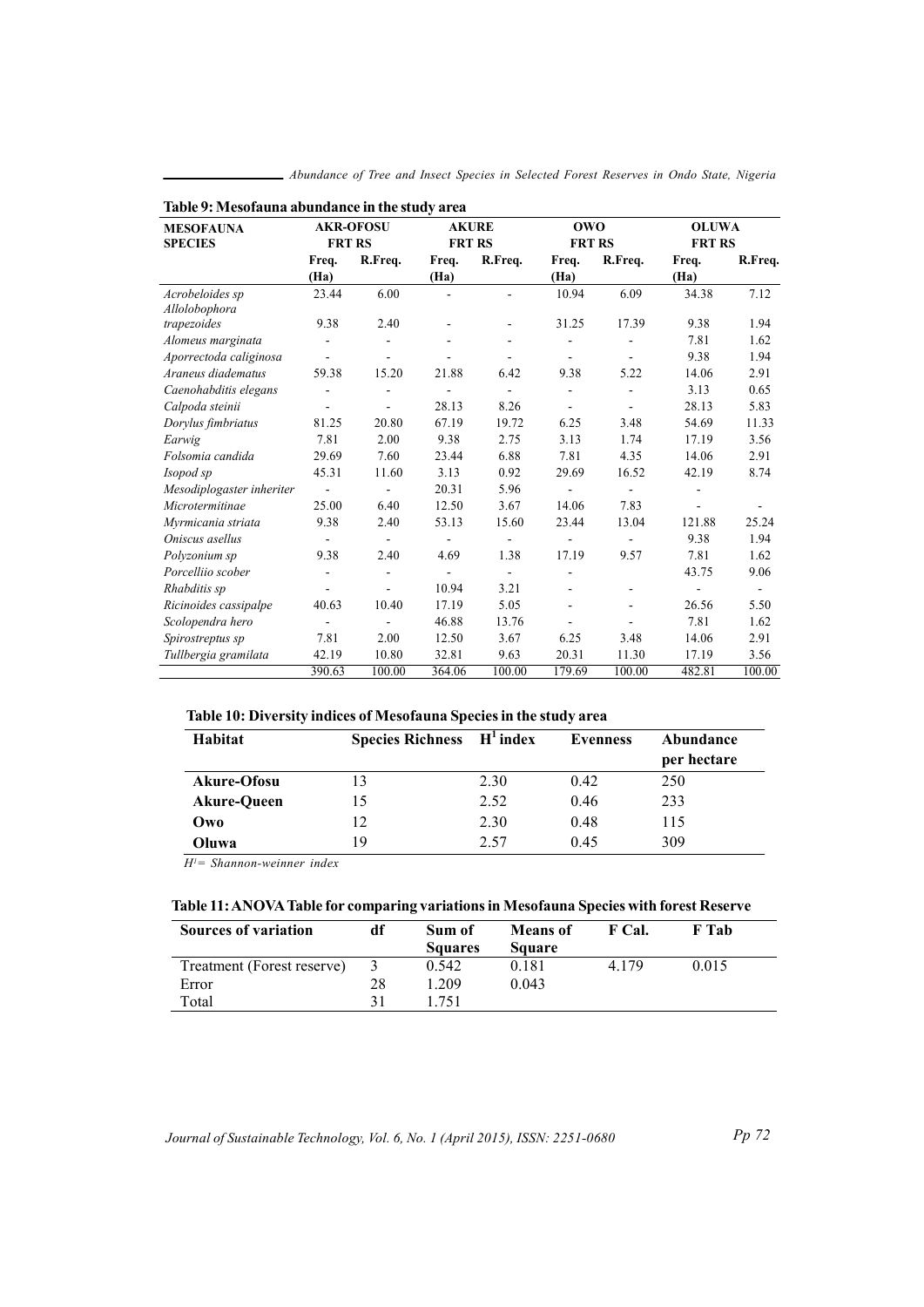Table 12: Mean separation showing the influence of the study area on Mesofauna Species abundance

| <b>Sources of Variation</b> | Means            |
|-----------------------------|------------------|
| Akure Queens Plot           | $250^{\circ}$    |
| Oluwa Forest Reserve        | 233 <sup>a</sup> |
| Akure-Ofosu                 | $115^a$          |
| Owo Forest Reserve          | 309 <sup>b</sup> |

Means that follow with the different alphabet are significantly different (P<0.05)

Owo forest reserves could be attributed to the effect of repeated logging and exploitation at the two sites (Onyekwelu et al., 2008, Webb and Peralta, 1998). Species richness values in Oluwa and Akure Queen's forests are comparable with that of some rainforest sites in Nigeria, e.g. 56, 55, and 54 tree species ha<sup>-1</sup> were found in Sapoba, Shasha and Ala forest reserves respectively (Lowe 1997, Adekunle 2006 and Adeduntan et. Al., 2005). The trend of Shannon-Weiner diversity indices (H<sup>1</sup>) showed that Oluwa forest reserve was the most diverse among the four forest ecosystems, followed by Akure-Ofosu, Owo forest reserve and the least was Akure Queen's forest. Adekunle (2006), reported that the H<sup>1</sup> values that ranged from 3.34-3.66 for some rainforest sites in Nigeria. The findings of this study are similar to the report of Adekunle (2006) except Akure Queen's forest reserve which is a little lower compared to the range but still falls within the general limit of 1.5-3.5 recommended by Kent and Coker (1992). This is an indication that species distribution is also affected by level of forest exploitation across different forest reserves.

# Diversity of insect's species herbivores in the study area

The diversity of insects in Akure-Queen reserve is significantly higher ( $P d'' 0.05$ ) than what we observed in the other selected forest reserves. This is similar to the study of Hill *et al.*, (1995) who reported a reduction in diversity of insect species due to the form and structure of forest ecosystems. He further observed that species richness, abundance and evenness of butterflies were significantly higher ( $Pd''$  0.05) in unlogged forest than in the logged forest. Novotany et al., (2006) reported that the greater the number of tree species in the tropics the higher the insect diversity. Adeduntan (2007) also reported that the higher the tree species diversity, the higher is also the insect's diversity of an ecosystem. This could be as a result of closed canopy of undisturbed forest which forms different layers that allowed regeneration over time. This could have contributed greatly to. Owo forest reserve has scattered tree that encourage the growth of shrubs and grasses, this could affect or reduce the diversity of insect in the habitat. This agrees with the finding of (Mordoch et al, 1972 South wood 1979) who reported that physical complexity of an environment affects arthropods abundance and diversity.

#### Diversity and Abundance of Soil Mesofauna

From the results of this study, it was observed that Oluwa forest reserve has the highest abundance of soil mesofauna than the other forest reserves. This is similar to the works of Kampicher et al., (2000), who reported that

| Relationship          |                | <b>Comment</b>            |
|-----------------------|----------------|---------------------------|
| Trees and insects     | $-0.379999402$ | Negative correlation      |
| Insects and Mesofauna | 0.774708399    | Positive high correlation |
| Trees and Mesofauna   | 0.111905404    | Positive low correlation  |

Table13: Relationship that exist between Trees, Insects and Mesofauna in the study area.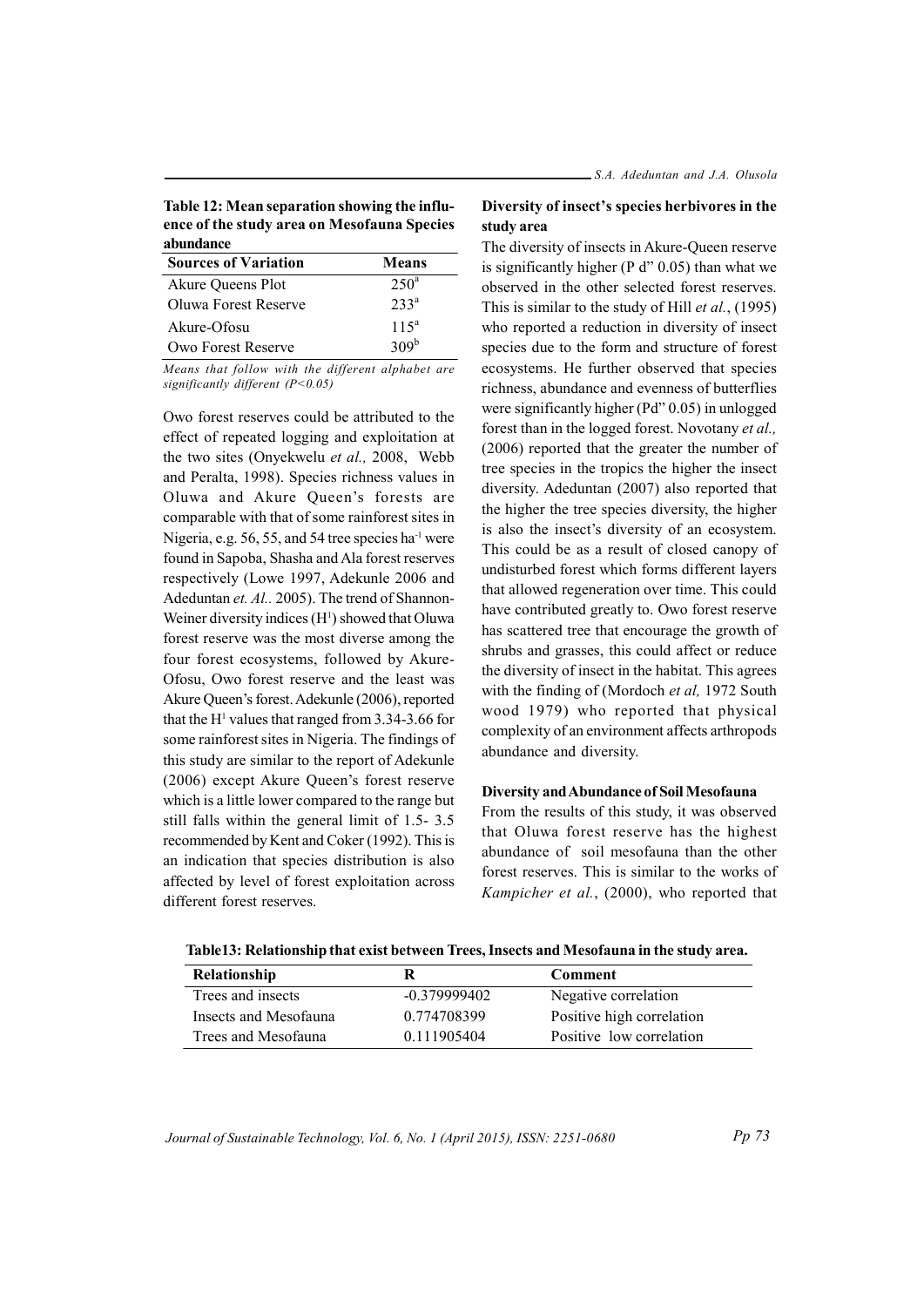mesofauna was the most abundant in the soil that attain high densities of up to 100,000 individuals per m<sup>2</sup>. This is because they live in wet as well as in the dry ecosystems and contribute to different tropic levels within the terrestrial food web (Rusek, 1998). Various factors such as soil types; plant cover and intensity of soil cultivation directly influence the soil mesofauna with respect to number and composition (Farrar and Crossely, 1983). Also the results of Shannon-Weiner diversity values of mesofauna indicate that Oluwa forest reserve had the higher diversity index than the other forest reserves. The results of this are similar to the findings of Adeduntan (2009). He reported that Akure forest reserve was one of the forest reserves with the highest diversity index in southwestern Nigeria. This might be due to its location, types of vegetation covers and condition.

#### **CONCLUSION**

The high values obtained for species diversity and abundance of trees and insects in this study shows a typical characteristic of a tropical rainforest, within which large portion of Ondo State is found. The results show that there are negative relationship between trees abundance and insect's abundance, while there are strong positive relationship between Insects' abundance and mesofauna abundance in the selected forest reserve. The higher the tree species abundance the higher the Arthropod species abundance. This is because arthropod can only be found where their food is available.

### **REFERENCES**

- Adeduntan, S. A. (2007). Diversity and Abundance of insect herbivores in Akure Forest Reserve, Ondo State, Nigeria, Nigeria. Ph.D Thesis, Federal University of Technology Akure, Nigeria, 138p.
- Adeduntan, S.A. (2009a). Influence of human activities on diversity and abundance of insects in Akure Forest Reserve, Ondo State Nigeria. International journal of chemical Sciences 3(6):1320-1335
- Adeduntan, S. A. (2009b). Diversity and abundance of soil mesofauna and microbial population in South-Western Nigeria African Journal of Plant Science Vol. 3 (9), pp. 210-216.
- Adeduntan, S.A.; Ofuya, T.I. and Fuwape, J.A. (2005). Environmental Effect of Insect Herbivores and logging on Tree Species Diversity in Akure Forest Reserve (Aponmu). Applied Tropical Agriculture. Vol. 09: 12-18.
- Adekunle V.A.J. (2006). Conservation of tree species diversity in tropical rainforest

ecosystem of southwest Nigeria. Journal of Tropical Forest Science 18(2): 91-101.

- Anonymous, (2001a). Global Forest Resources Assessment 2000-Main Report. FAO Forestry Paper 140. Rome, Italy.
- Anonymous, (2010). Global Forest Resources Assessment, 2010-Main Report. FAO Forestry Paper 163. Rome, Italy. 340p.
- Badejo M.A. and Ola-Adams B.A. (2000). Abundance and Diversity of soil mites of fragmented habits in a biosphere reserve in Southern Nigeria. Pesq. Agropec. Bras. Brasilia 35(11): 2121-2128.
- Berthlet P. (1963). The metabolic activity of mites (Acarinna) in different forest floors. In petrus enical (ed) secondary productivity of terrestrial ecosystem Warsaw: pww. 2: 709-725.
- FAO (1993). Conservation of Genetic Resources in Tropical Forest Management, Principles and Concepts. FAO Forestry paper No 107, Rome